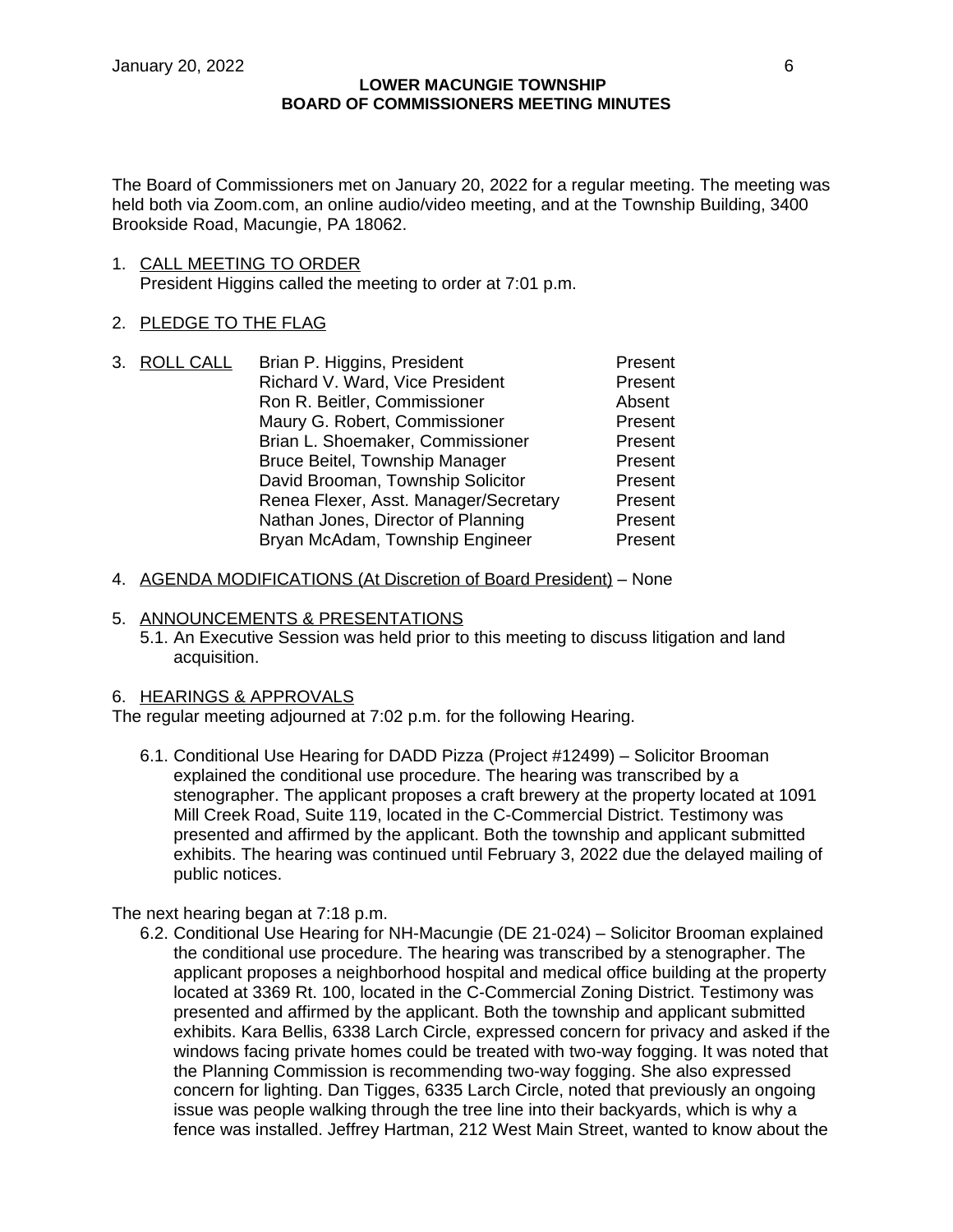proposed operation of the buildings. The applicant noted that the hospital will be for minor medial issues and that local EMS will know not to take trauma patients there. The other building will be for general doctor visits.

**Motion by Commissioner Robert, seconded by Commissioner Ward, to approve the conditional use application of NH-Macungie, PA-1-UT, LLC, to authorize a neighborhood hospital and medical office building at the property located at 3369 PA-100, Macungie, PA with the conditions to be outlined in the written decision. There were 4 ayes. Motion carried.**

President Higgins reconvened the regular meeting at 8:09 p.m.

6.3. Consideration of Sanctuary at Haafsville 2022 Animal Control Contract – This is the annual service contract for stray cats and dogs running at large and the cost is per animal.

**Motion by Commissioner Robert, seconded by Commissioner Ward, to approve the 2022 Animal Control Contract with the Sanctuary at Haafsville. There were 4 ayes. Motion carried.**

- 7. PUBLIC COMMENT ON NON-AGENDA TOPICS None
- 8. COMMUNICATIONS
	- 8.1. Travis Kocher, 2177 Woodridge Drive Statement of Interest for the Public Safety Committee.
	- 8.2. Frank D'Amore, 7301 Heather Road Statement of Interest for the Zoning Hearing Board.
- 9. APPOINTMENTS TO VARIOUS BOARDS, COMMITTEES, AND COMMISSIONS None
- 10. APPROVAL OF MINUTES OF PREVIOUS MEETING(S)

**Motion by Commissioner Robert, seconded by Commissioner Ward, to approve the December 2, 2021 minutes as drafted. There were 4 ayes. Motion carried.**

**Motion by Commissioner Robert, seconded by Commissioner Ward, to approve the December 16, 2021 minutes as drafted. There were 4 ayes. Motion carried.**

**Motion by Commissioner Robert, seconded by Commissioner Ward, to approve the January 3, 2022 minutes as drafted. There were 4 ayes. Motion carried.**

- 11. APPROVAL OF TRANSFERS, BILL LIST AND PAYROLL
	- 11.1. Mr. Beitel reviewed the January 20, 2022 Bill List.

| General Fund             | \$240,994.59 | 37 Developers Impact |                |
|--------------------------|--------------|----------------------|----------------|
| 08 Sewer Fund            | \$668,070.11 | 01 Payroll           | \$150,418.94   |
| 30 Capital Projects Fund | \$238,064.02 | 36 Developers Escrow | \$121,298.13   |
| 35 Liquid Fuels          |              | <b>Total Funds</b>   | \$1,418,845.79 |

**Motion by Commissioner Robert, seconded by Commissioner Ward, to approve the January 20, 2022 Bill List as drafted. There were 4 ayes. Motion carried.**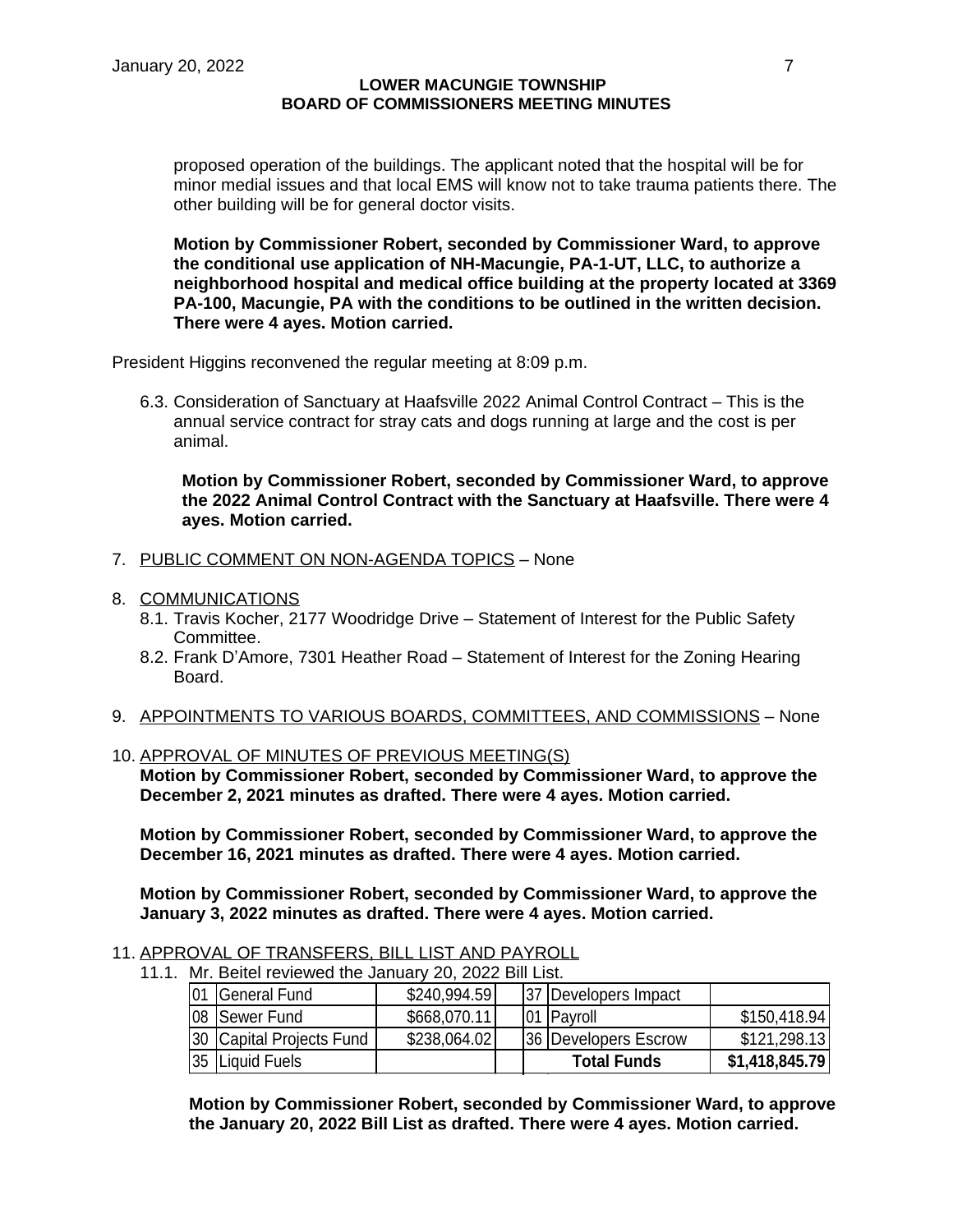# 12. DEPARTMENTAL MATTERS

## 12.1. **Engineering**

12.1.1. Engineer's Project Status Report: 1) The sanitary sewer CIPP slip lining project was completed slightly under budget. 2) Mr. McAdam is working with staff on some upcoming projects to be out to bid shortly. 3) A few storm sewer projects will be presented at the January 24<sup>th</sup> Workshop.

# 12.2. **Planning**

12.2.1. Resolution 2022-04 – A RESOLUTION REDUCING FINANCIAL SECURITY FOR THE MOUNTAIN VIEW ESTATES SUBDIVISION AND LAND DEVELOPMENT

## **Motion by Commissioner Robert, seconded by Commissioner Ward, to approve Resolution 2022-04. There were 4 ayes. Motion carried.**

12.2.2. Planner's Report – None

# 12.3. **Solicitor**

12.3.1. Resolution 2022-05 – RESOLUTION AUTHORIZING THE CONDEMNATION AND ACQUISITION OF CERTAIN LAND WITHIN THE TOWNSHIP OF LOWER MACUNGIE, LEHIGH COUNTY FOR THE PURPOSE OF ESTABLISHING PUBLIC PARK LAND AND PRESERVING OPEN SPACE AS SHOWN ON THE OFFICIAL MAP OF LOWER MACUNGIE TOWNSHIP

The condemned properties will be used for parks and greenway/open space. The properties are: 2525, 2700, 2740 Lower Macungie Road and 2250 & 2300 Riverbend Road.

# **Motion by Commissioner Robert, seconded by Commissioner Ward, to approve Resolution 2022-05. There were 4 ayes. Motion carried.**

12.3.2. Solicitor's Report: 1) Solicitor Brooman noted that Commissioners can vote to approve minutes even if they were absent at the meeting.

# 12.4. **Township Manager**

12.4.1. Resolution 2022-06 – A RESOLUTION OF THE TOWNSHIP OF LOWER MACUNGIE, LEHIGH COUNTY, PENNSYLVANIA, AUTHORIZING THE ESTABLISHMENT OF BANK ACCOUNTS AT FIRST KEYSTONE COMMUNITY BANK TO HOLD AND MANAGE FUNDS ASSOCIATED WITH THE OPEN LAND EARNED INCOME TAX AND THE GENERAL OBLIGATION NOTE, SERIES OF 2022

With the creation of the fund at First Keystone Bank for the 2022 Bank Note for open space, this Resolution designates signatories for the accounts.

## **Motion by Commissioner Robert, seconded by Commissioner Ward, to approve Resolution 2022-06. There were 4 ayes. Motion carried.**

12.4.2. Manager's Report: 1) Mr. Beitel requested an Executive Session for labor and personnel after this meeting.

### 13. COMMITTEE REPORTS

13.1. The next Board of Commissioner's Workshop is January  $24<sup>th</sup>$  at 6 p.m.